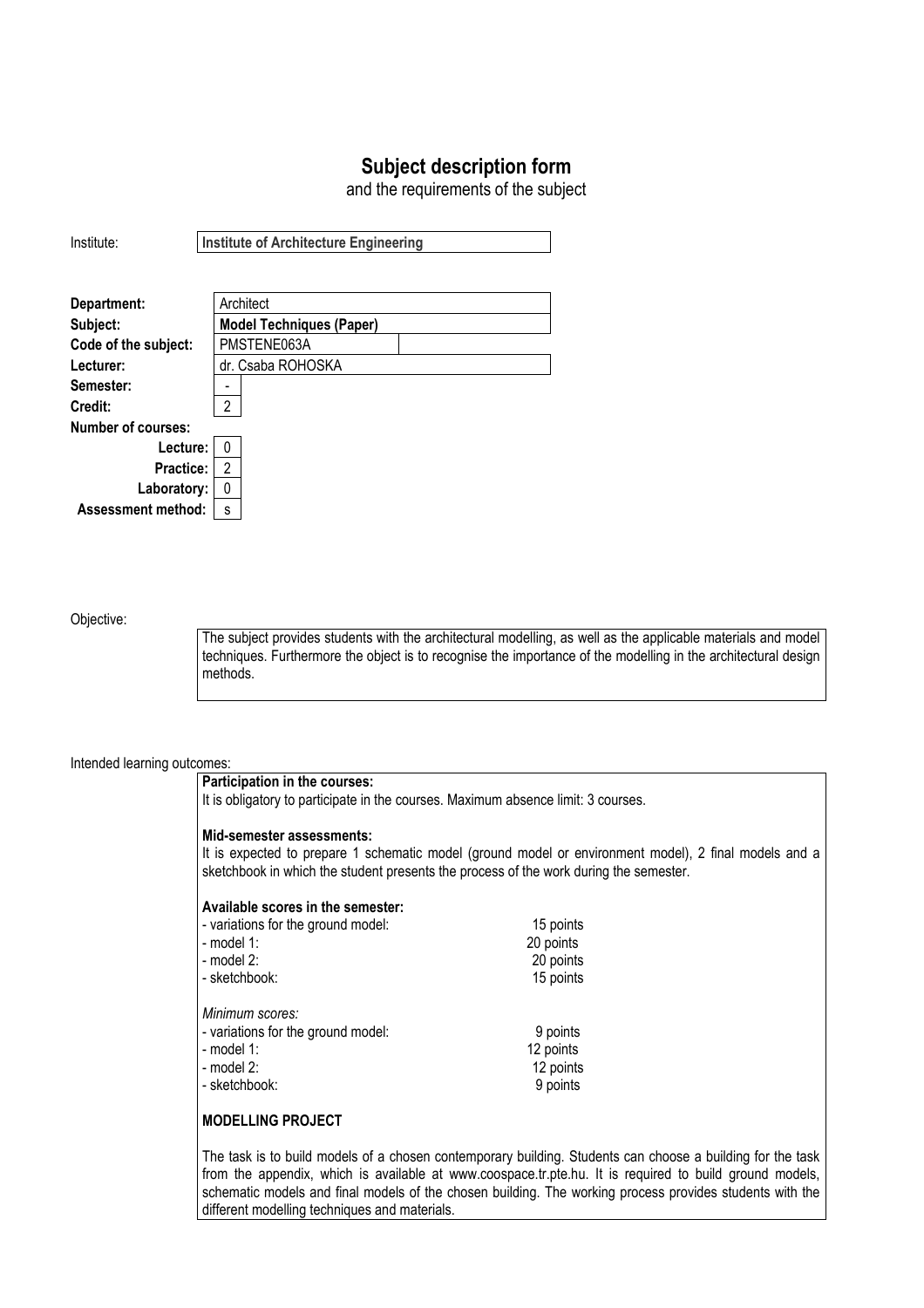| Administered working parts:<br>variations for the ground model:<br>model with scale | 1:200, 1:500, 1:1000 | $(3 \text{ pcs})$ |
|-------------------------------------------------------------------------------------|----------------------|-------------------|
| model 1:<br>model with scale                                                        | 1:200, 1:100         | $(2 \text{ pcs})$ |
| model 2:<br>model with scale                                                        | 1:50, 1:25           | (1~pc)            |
| sketchbook:<br>book<br>minimum 20 pages                                             | A/3                  | (1~pc)            |

#### Requirements:

| <b>Grades</b> |                  |  |
|---------------|------------------|--|
| 63-70 points  | 5 (excellent)    |  |
| 56-62 points  | $4$ (good)       |  |
| 49-55 points  | 3 (average)      |  |
| 42-48 points  | 2 (satisfactory) |  |

### Reading list and references:

| <b>Magazines</b>                                    |  |
|-----------------------------------------------------|--|
| Architectural Record (archrecord.construction.com), |  |
| Arquitectora Viva (arquitecturaviva.com),           |  |
| Domus (domusweb.it),                                |  |
| The Architectural Review (arplus.com),              |  |
| A10 (a10.eu), Detail (detail.de),                   |  |
| Internimagazine (internimagazine.it),               |  |
| Architonic (architonic.com),                        |  |
| Frame (framemag.com)                                |  |
| <b>Websites</b>                                     |  |
| www.world-architects.com                            |  |
| www.campobaeza.com                                  |  |
| www.bargo.cl                                        |  |
| www.arcspace.com                                    |  |
| www.archinect.com                                   |  |
| <b>Materials</b>                                    |  |
| www.designspotter.com                               |  |
| www.designerjapan.com                               |  |
| www.classic-design24.com                            |  |
| www.architonic.com                                  |  |